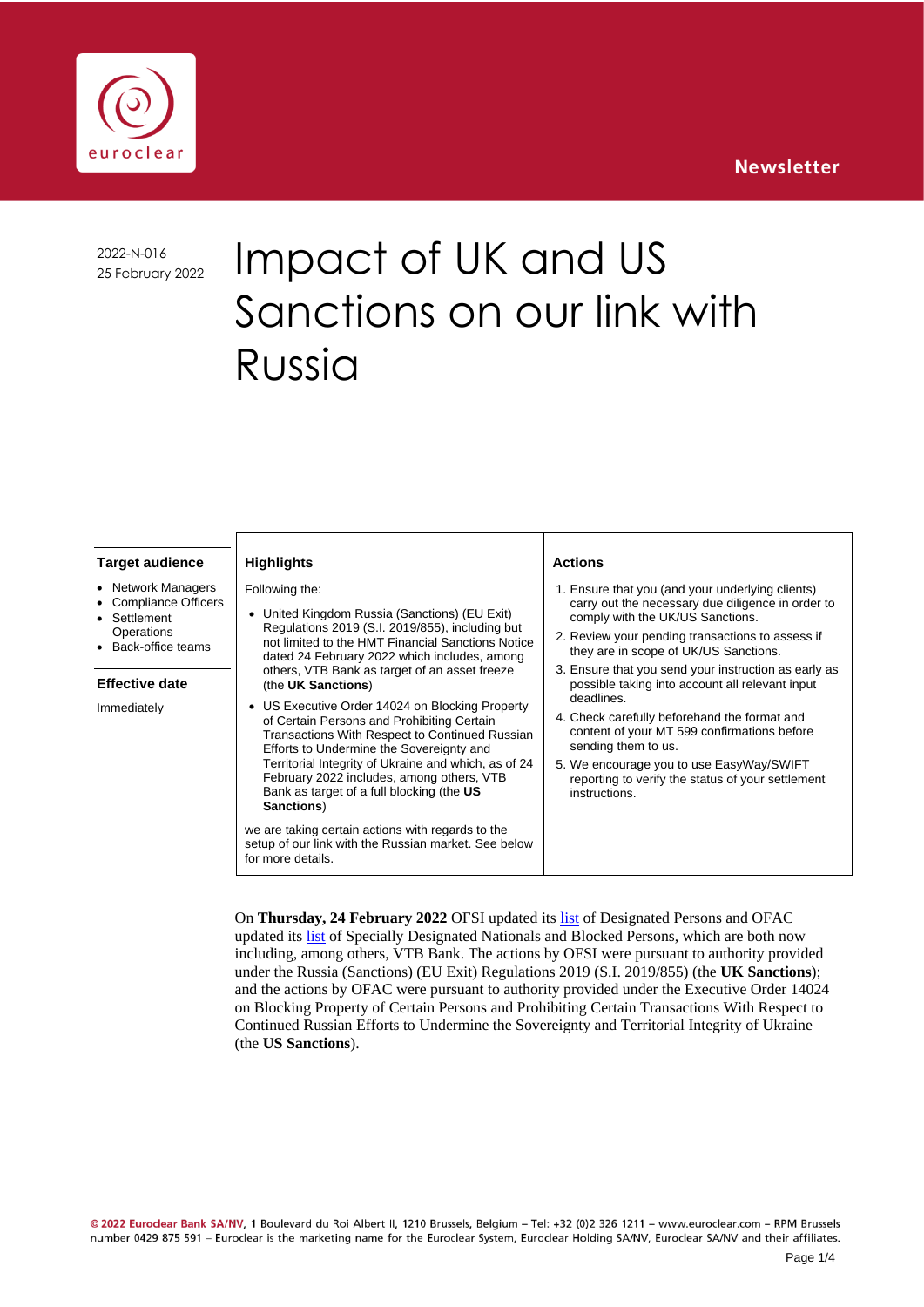

## **What does this mean for you?**

- **Effective immediately**, we have closed the Bridge with Clearstream Banking Luxembourg for the settlement of all domestic Russian securities (RU ISINs).
- **As soon as possible**, we will change the setup of our link to the Russian market, we will:
	- − disable VTB Bank (PJSC) (VTB) as our account operator with the National Settlement Depository (NSD)
	- − activate our direct account with NSD
- In the meantime, we are implementing measures to monitor that any transfer of securities takes place within the limits of permitted activities under the UK Sanctions and/or the US Sanctions, as applicable.

For this purpose, processing of instructions on the securities will be excluded from straightthrough processing and such instructions would be suspended until the necessary due diligence checks are performed

We will accept but only release new external settlement instructions on the Russian market upon receipt of a declaration from our clients confirming that the instruction does not form part of a transaction or activity prohibited under UK Sanctions and US Sanctions.

Participants are required to complete and provide an MT 599 in the format specified in Annex 1. The MT 599 is required to confirm that the transaction meets the necessary requirements of UK Sanctions and US Sanctions.

## **Important**

We kindly remind you that in accordance with section 3.1.1 of the Operating Procedures of the Euroclear System, Euroclear Bank may suspend and/or block your instructions if they require manual investigation as part of our compliance policy.

We will not take any liability for any damage or loss resulting from such investigation and/or delay in processing of your instruction due to such investigation. If we obtain sufficient comfort that your instructions fall within the permitted activities, then such instructions would be allowed to continue their processing cycle. If it is not the case, then your instructions would be rejected.

In addition to the actions and measures we have taken, we expect you, as our Participant (and any other underlying entity), to also ensure due diligence and compliance with the sanctions, as they should be respected in every step throughout the custody chain.

## **Keeping you informed**

We are closely monitoring the situation and will keep you informed of any further developments.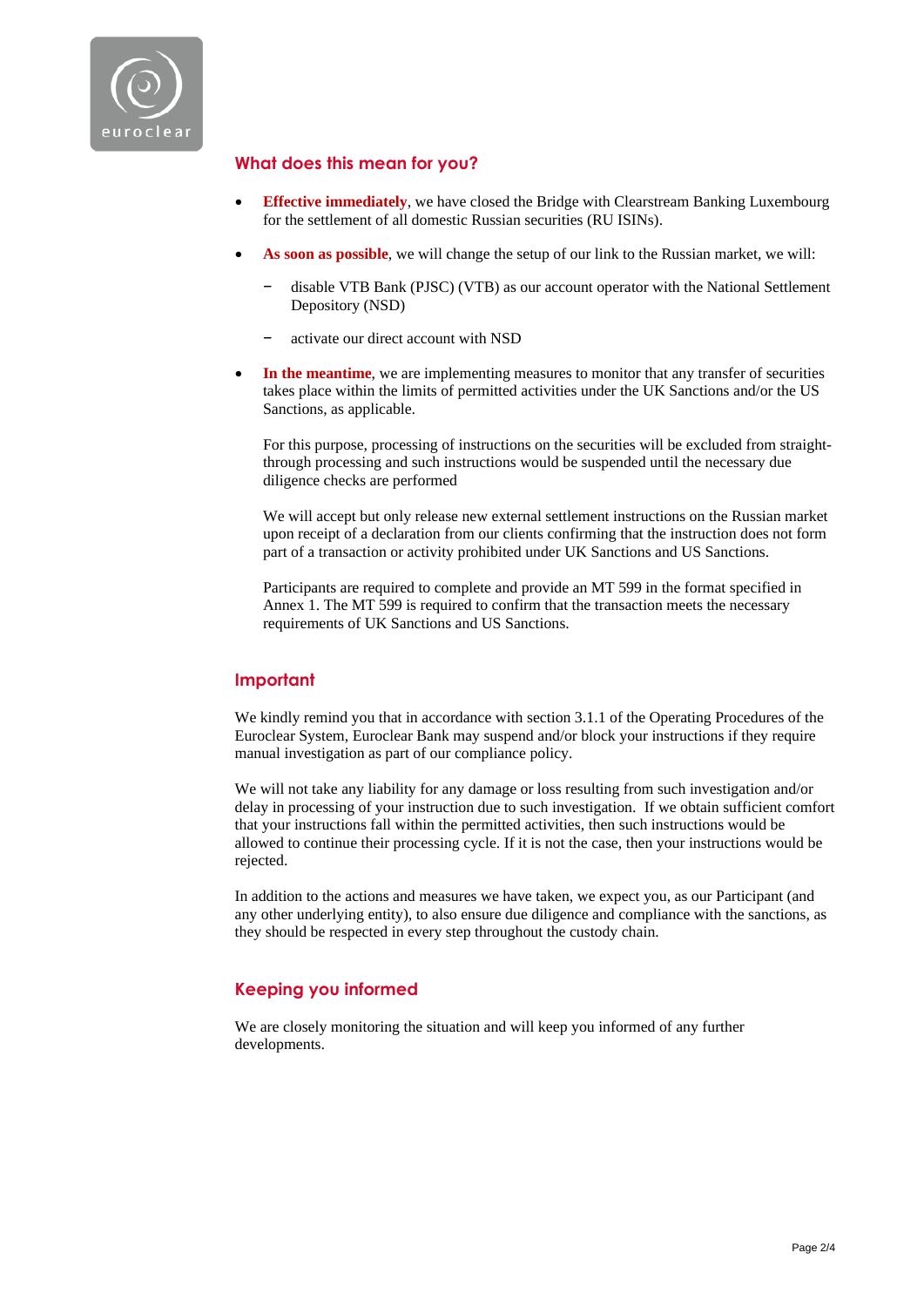# **Who to contact?**

| Contact                   | <b>Contact details</b> |
|---------------------------|------------------------|
| Settlement Client Service | +32 2 326 2098         |
| <b>Account Management</b> | +32 2 326 2812         |